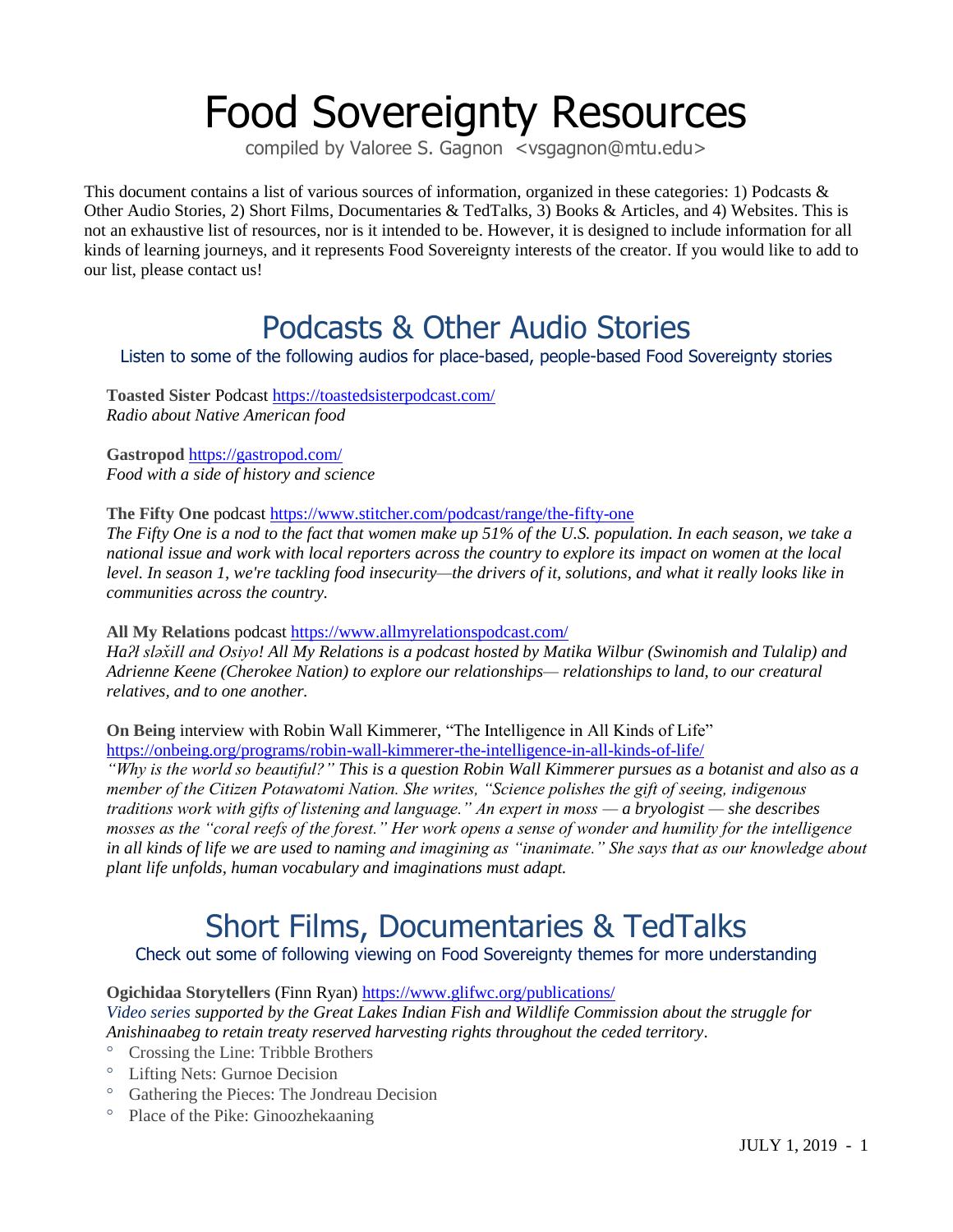#### **The Ways** (Wisconsin Media Lab[\) https://theways.org/](https://theways.org/)

*Stories on culture and language from Native Communities around the Central Great Lakes*

- [Manoomin: Food That Grows On Water](http://theways.org/story/manoomin)
- [Spearfishing: A Living History](http://theways.org/story/spearfishing)
- [Hunting Deer: Sharing The Harvest](http://theways.org/story/hunting-deer)
- [Lake Superior Whitefish: Carrying On a Family Tradition](http://theways.org/story/lake-superior-whitefish)

#### **TedTalks**

- **24 TED Talks That Will Help Save the Food System** <https://foodtank.com/news/2015/02/twenty-four-ted-talks-that-will-help-save-the-food-system/>
- **Food Sovereignty** <https://tedxseattle.com/talks/food-sovereignty/> *Valerie Segrest, a member of Muckleshoot tribe and native foods educator tells us to listen to the salmon and cedar tree, who teach us a life of love, generosity and abundance, and to remember when we take better care of our land, we are taking better care of ourselves*.
- **Indigikitchen: Healing from trauma through traditional foodways** <https://www.youtube.com/watch?v=1N6e0DnGq38>

*As a member of the Blackfeet Nation, Mariah Gladstone shares the importance of an Indigenous based diet. For Native people, strengthening the spiritual tie enables us to see the wisdom of our ancestors and the inherent values of our identities. For non-Native people, adopting an indigenous diet encourages consideration of the gifts of the earth and how it nourishes us, while also reminding us to care for it*.

#### **Winona LaDuke - Seeds of Our Ancestors, Seeds of Life** <https://www.youtube.com/watch?v=pHNlel72eQc&vl=en>

*Winona is an internationally renowned activist working on issues of sustainable development, renewable energy and food systems. She lives and works on the White Earth reservation in northern Minnesota. As Program Director of Honor the Earth, she works nationally and internationally on the issues of climate change, renewable energy, and environmental justice with Indigenous communities*.

#### **Documentaries**

- Ingredients <https://tubitv.com/movies/312585/ingredients>
- <sup>o</sup> Mad Cow Sacred Cow [http://www.cultureunplugged.com/documentary/watch-online/play/53504/Mad-](http://www.cultureunplugged.com/documentary/watch-online/play/53504/Mad-Cow-Sacred-Cow)[Cow-Sacred-Cow](http://www.cultureunplugged.com/documentary/watch-online/play/53504/Mad-Cow-Sacred-Cow)
- Dirt!<https://www.youtube.com/watch?v=uHhhHpohglg>
- $\degree$  Last Call at the Oasis https://tubitv.com/movies/312545/last call at the oasis
- $\degree$  The Future of Food https://www.youtube.com/watch?v=KpCgzk 4Yp8
- <sup>o</sup> A Place at the Table <https://www.youtube.com/watch?v=KRK1c8GnYfY>
- <sup>o</sup> Vanishing of the Bees https://tubity.com/movies/372306/vanishing of the bees
- <sup>o</sup> Salmon: Running the Gauntlet <http://www.pbs.org/video/nature-salmon-running-the-gauntlet-1/>
- Manistee Nme: A Lake Sturgeon Success Story (DVD)
- Forks over Knives (Netflix)
- Cooked series (Netflix) Fire, Water, Air, and Earth

### Books & Articles

#### Read some of the following books and articles on Food Sovereignty themes to learn more

Cadieux, Kirsten Valentine and Rachel Slocum (2015)

**What does it mean to do food justice?** Journal of Political Ecology, Vol. 22

Castañeda-Álvarez, Nora P., Colin K. Khoury, Harold A. Achicanoy, … & Jane Toll (2016)

**Global conservation priorities for crop wild relatives**. Nature Plants, volume 2, Article number: 16022. doi:10.1038/nplants.2016.22